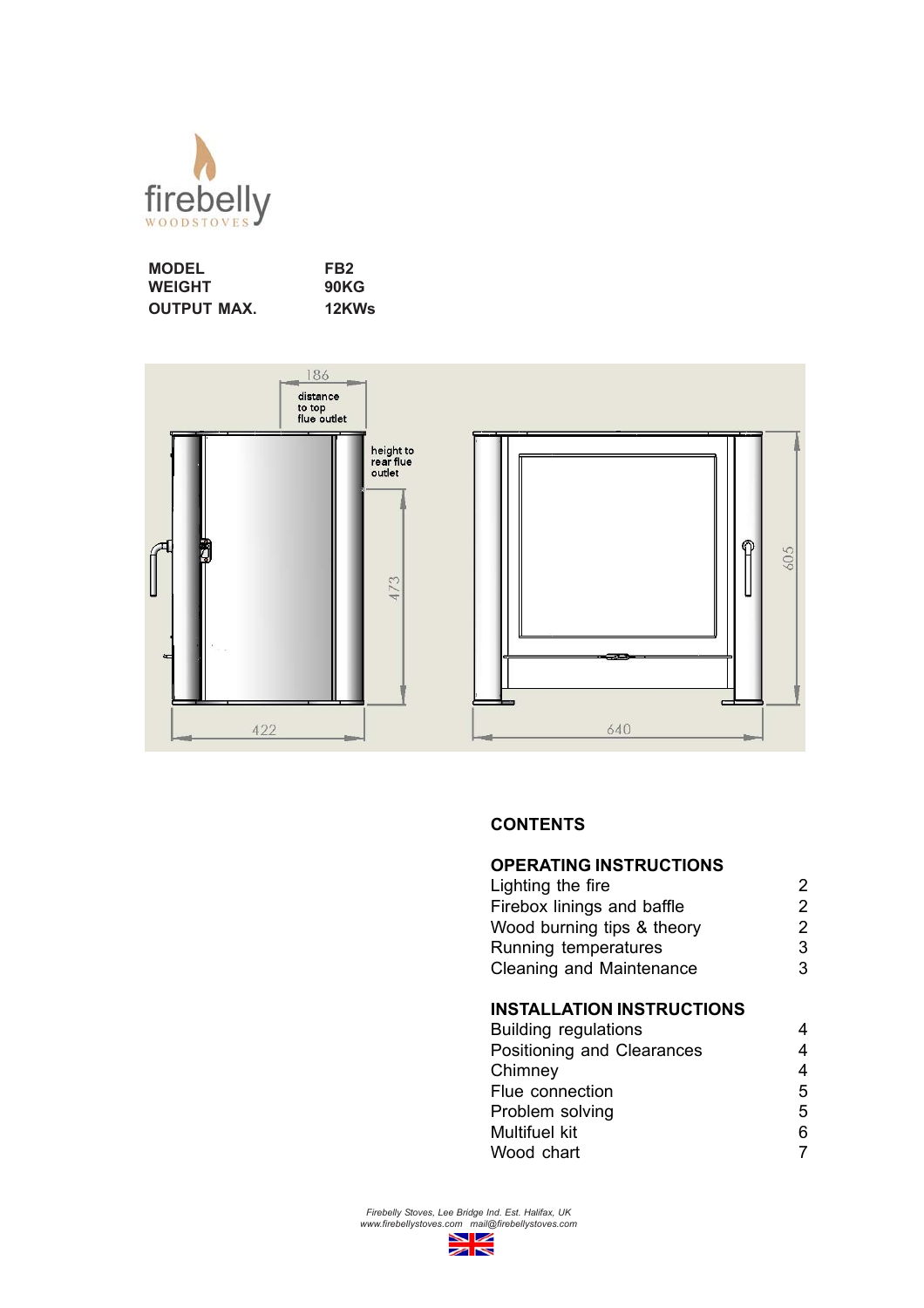# **Operating Instructions**

### **Lighting the stove**

When lighting the stove for the first time it should not be stoked excessively as all the materials must be given time to adapt to the effects of heat. The paint will take some time to fully cure and during this period some odours will be evident. It is recommended that doors or windows should be opened the first time the stove is fired.

Before lighting check the baffle and other internal components are in position figure 1 and that all packaging has been removed.

**Step 1** Open the top air control and bottom air control fully, figure 2

(to open the top air control: use the tool to move the control to the back position. The top air control becomes hot in use and so the tool should always be used. To open the bottom air control slide the tab fully to the right.

**Step 2** Place rolled up and scrunched up newspaper at the back of the stove. Put small tinder on top of the newspaper and then a few slightly larger pieces of wood on top of this, light the newspaper and close the door.

**Step 3** Let the fire burn until all the pieces of wood are alight and burning. Then more and larger pieces of wood/logs can be added.

**Step 4** Once the fire is established the bottom air control can be closed so that all the air for the fire comes via the top air control. The burning rate of the fire can now be controlled by adjusting the top air control and by regulating the amount of wood added. The bottom air control should normally remain closed once the stove is running. If the fire has been allowed to die too low then the bottom air control can be opened to allow air to the base of the fire in an attempt to revive it.

### **Do not run the stove with the door open**

### **Tips**

- The first stage of the fire, just after lighting, is usually the smokiest because the cold wood and cold stove take heat away from the flames. During this stage, ensure both air inlets of the stove are fully open to get a hot flame. It might appear that this initial hot burn lets too much heat go up the chimney, but it is a necessary part of an efficient fire. The extra heat "primes" the chimney to produce a strong draft, and helps keep the flue clean by loosening creosote that might have been deposited by the previous fire. The hot initial burn also drives moisture out of the firewood and gives an ignition source for the smoke that is released from the wood.
- Make small changes. Do not try to add too much fuel at once. Adding fuel gradually will help maintain a steady temerature and burning rate so that the stove burns efficiently and cleanly. Adding a large amount of fuel all at once will dramatically reduce the temperature inside the stove. After adding a large piece of wood/log it is a good idea to increase the top air opening slightly more until the new fuel begins to burn and the stove returns to temperature.
- This also applies to the air controls. Adjusting them gradually will help maintain a steady combustion rate.
- Do not run the stove with the top air control fully closed. The top air control supplies air for the glass 'air shield' system. The further open the top air control the more effective the air shield system.
- Use a piece of newspaper to wipe the inside of the window glass before lighting the stove each time to prevent the gradual build up of deposits.
- Small, hot fires are more efficient than large slumbering fires. Most of the energy in burning wood is released as a bright flame. The turbulence in the flames creates good mixing between the combustion air and the gases that are released from the wood as it heats up. The heat of the fire ignites and burns these gases. In contrast, the dense smoke from a slow, smouldering fire is potential heat energy that escapes up the chimney and either clings to the chimney flue as creosote or pollutes the outdoor air. Therefore, to gain the most heat from each load of firewood, the wood should be flaming throughout the burn cycle until it is reduced to ash.
- If you do a fair bit of slow woodburning, it is good practice to burn a good, hot stove at regular intervals to keep your chimney dry and prevent the build up of tar.
- When refueling, place wood towards the back of the stove where it will burn hotter and more efficiently. Try to place logs length ways so that any spitting from the end grain does not go onto the glass window.



figure 1





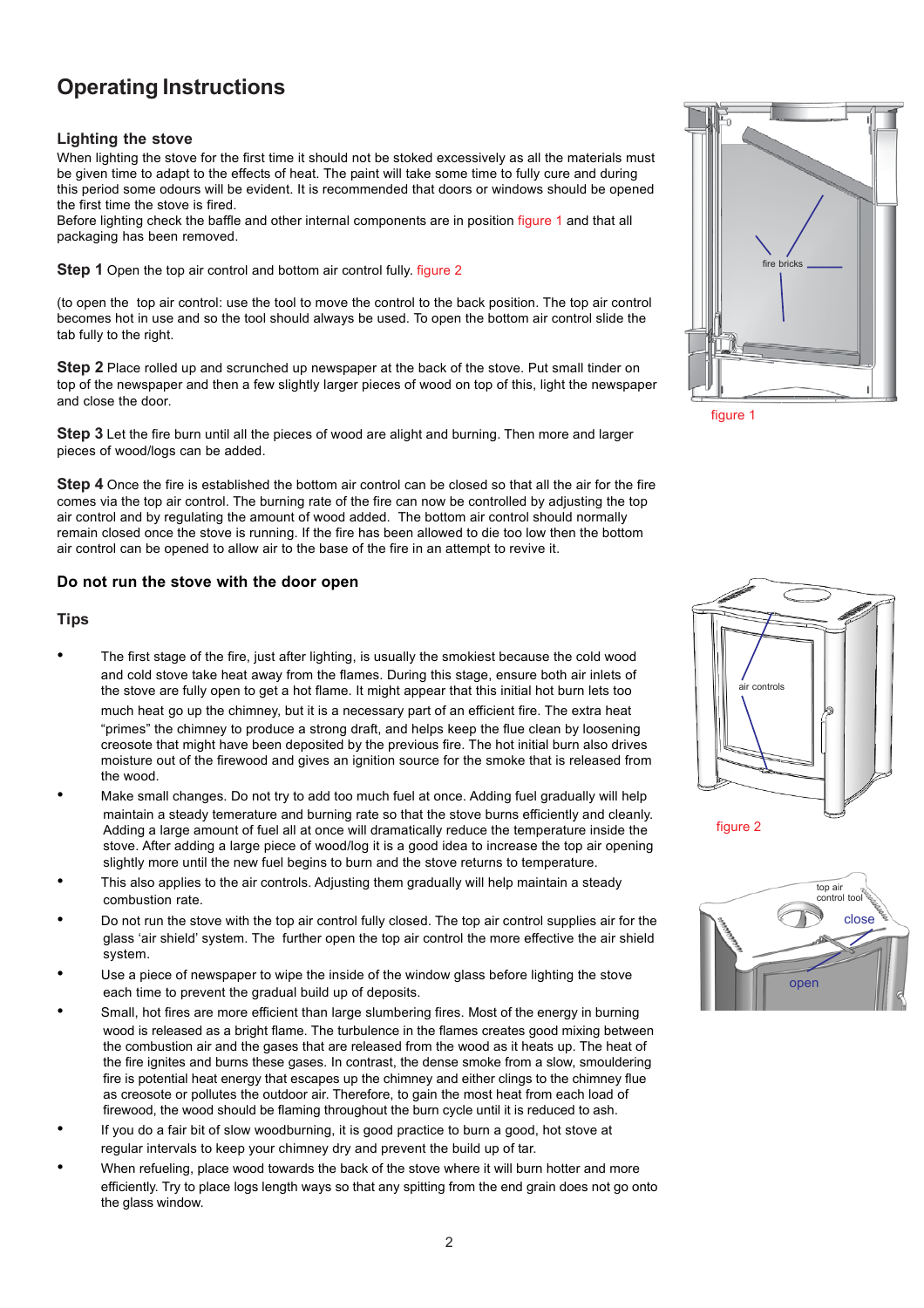## Notes on wood burning

Wood burns most efficiently when the air for combustion is supplied from above the fire bed rather than below. The air supplied above the fire bed provides the oxygen necessary for the volatile gases (smoke), given off by the wood as it heats, to combust. This ensures that the gases are burnt and used to heat the appliance instead of being wasted up the chimney or condensing and forming tarry deposits inside the stove, the flue pipe or on the door glass. Running the stove with only the bottom air control open will provide oxygen for the wood to burn on the fire base but will not provide air for the volatile gases above the fire bed to combust, resulting in a smoky inefficient fire. With the above in mind the stove should be run with the bottom air control closed and the top air control open.

## **Running temperature**

To get the best results from your stove it is recommended that a wood stove thermometer be fitted to the flue pipe just above the stove. Most thermometers are magnetic and if attached to the single wall flue pipe just above your stove will give a good indication of the flue gas temperatures.

## **115 °C - 245°C (240°F – 475°F)**

The flue gases should be in this temperature band for the safest, most efficient and most economical operation of your stove.

### **Below 115°C (240°F)**

This is below the condensation point of wood gases and may cause the build up of tar in the chimney, dirty the stove glass and result in the inefficient burning of fuel.

### **Above 245 °C (475°F)**

Too hot. Heat will be wasted up the chimney. Excess heat may damage the stove or ignite an existing accumulation of tar resulting in a chimney fire.

## **Cleaning the glass**

We recommend wiping the glass after a fire to prevent the build up of deposits. This is best done using a paper towel or a piece of newspaper.

## **Types of fuel**

Wood needs to be well seasoned before it is burnt. Different woods take varying amounts of time to season but, as a general guide, before being used in a stove, wood should be cut to length, split and then stacked under cover (with the sides open to the air) for at least a year. Wood is ready for burning when radial cracks appear in the end of the logs. It is then good practice to have it in the log basket, inside the house, for a few days before it is actually used in the stove.

The table at the back of these instruction outlines the characteristics for different types of wood.

*Do not burn unseasoned wood in your woodburner. Do not burn particle board, lacquered, painted or treated wood, plastics, or rubber. The stove is not suitable for burning solid fuel ie. briquettes\ coal\coke\smokless fuel.*

**Note: The above notes on operating your stove should be taken as guidlines only. Each stove installation is unique and the operation of each stove is subject to many variables including; the fuel used, the size of the room, chimney performance, ventilaion. As such, the best operation of your stove will be learned through experience only.**

### **Maintenance & Cleaning**

Any maintenance of the stove should only be carried out when it is cold. Daily maintenance is limited to vacuum cleaning the stove externally, or brushing down with a soft brush. Never use spirits to clean the stove, as this will remove the paint.

### **Chimney sweeping**

The chimney should be swept a minimum once a year. If the stove is used regularly then the chimney should be swept more often. Your stove should be given a preventive inspection every time the chimney is swept to check the door rope seal, door handle, fire bricks and baffle and to remove any build up of soot and ashes.

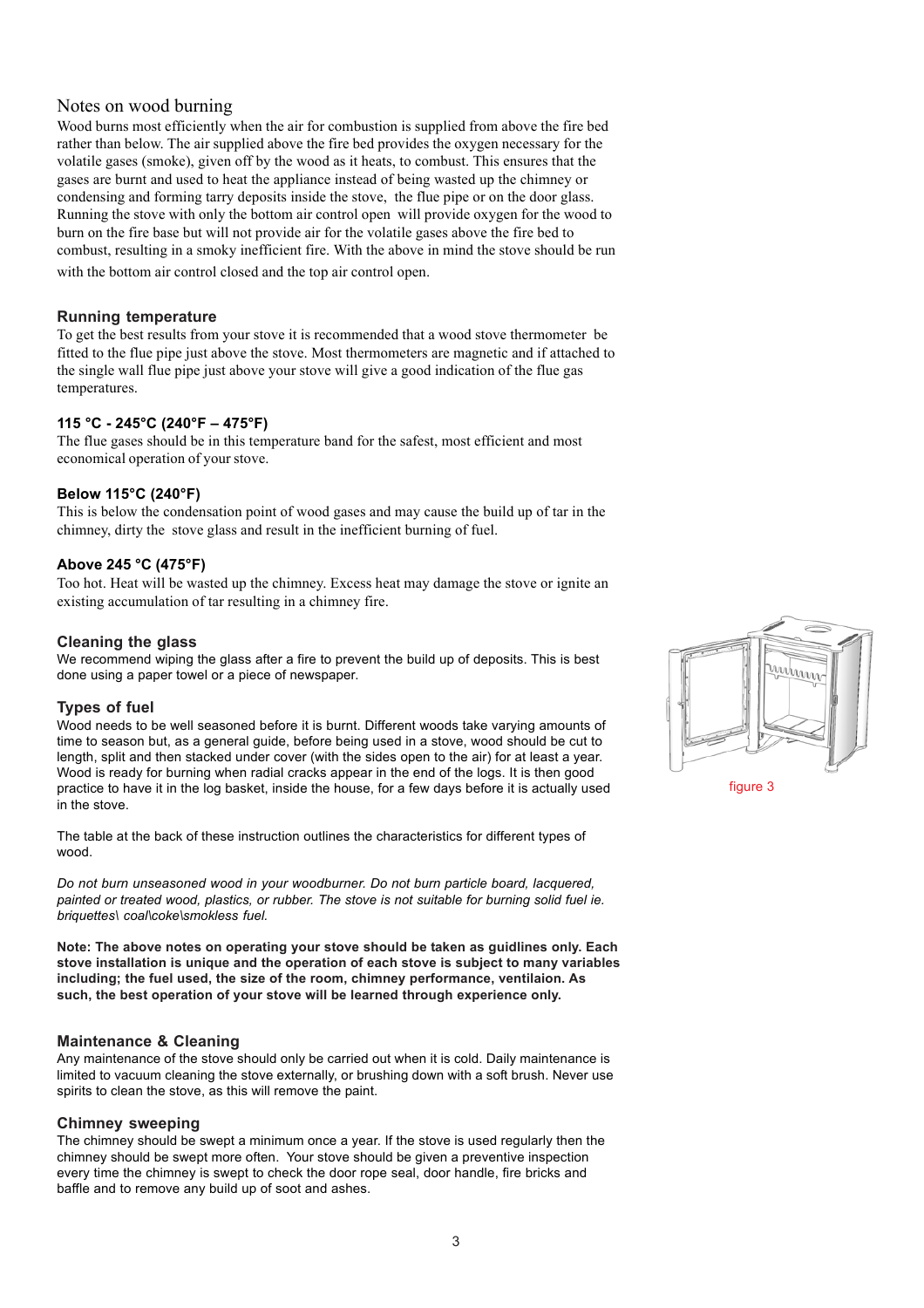### **Ashes**

The ashes should only be removed when the fire is out and has been left to cool completely. The wood bar can be removed to make access easier (figure 3). Wood burns well in it's own ash and so a thin layer of ash can be left in the bottom of the stove, this also helps to protect the base fire bricks.

### **Fire bricks**

The fire brick insulation of the combustion chamber may, in time, become worn and damaged. Cracks in the insulation have no effect on the efficiency of the stove. The insulation only needs to be replaced if it has deteriorated to an extent that the insulation is no longer protecting the steel of the stove from flames.

### **Glass**

If the glass is blackened with soot, it can easily be cleaned using one of the many specialist stove glass cleaning products available from stove shops.

### **Surface**

The high temperature paint finish normally requires no treatment. Any damage or wear to small areas of the paint finish may be remedied using STOVEBRIGHT's high temperature aerosol paint (colour 'charcoal', available from stove shops and from Firebelly). Make sure the stove is cold and read the instructions on the can carefully before applying the paint.

## **Installation**

## **Building regulations**

Installation of the Firebelly woodburning stove must comply with local building regulations. It is a good idea to consult your local chimney sweep to check the suitability of the chinmney and ensure there is adequate updraft and suggest any remedies to potential chimney problems. Document J of the Building Regulations contains further information regarding the installation of solid fuel appliances and can be viewed here : www.odpm.gov.uk or follow the link on the Firebelly website.

## **Ventilation**

There must be a constant supply of fresh air to the room in which the stove is to be installed. Fixed ventilation must be provided when installing any solid fuel stove which has an output higher than 5kws. For each kilowatt above five, 550 sq mm (2.56 sq ins) of ventilation is required. This stove has a maximum output of 12kws and so there should be fixed ventillation of a minimum 3850 sq mm.

## **Load-bearing capacity of the floor**

Before installing the stove, you must ensure that the load-bearing capacity of the floor can withstand the weight of the stove and any flue pipe and connections. The weight of the stove is 90KG.

## **Hearth**

The stove should always be installed on a non-combustible hearth. The hearth should extend to a distance of 225mm in front of the stove and 150 mm to each side measured from the door of the combustion chamber. See document J of the building regulations for more information on hearth requirements.

## **Clearances**

A gap of at least 450mm (18'') should be allowed between the stove and any combustible materials including furnishings. Adjacent walls should be of suitable non-combustible construction, preferably brickwork. Make sure that there is a gap between an uninsulated flue pipe and any combustible material. This gap must be at least 3 x the outside diameter of the flue pipe (450mm for 6" single wall flue pipe), or 1.5 x the flue diameter (225mm for 6" single wall flue pipe) to non combustible surface. A minimum clearance of 80mm around the sides and back of the stove is recommended to allow for air movement

and heat from the stove to enter the room.

## **Chimney requirements**

An existing chimney or a new flue or chimney installation should be given a visual inspection to check that it is in good order, clear of obstructions and is of a suitable size and type for the stove. It may be necessary to sweep the flue (which should always be done anyway before fitting a stove or lining a chimney) and also, if necessary, to do a smoke test to check for gas tightness and chimney draft.

### **Air damper**

It is recommended that chimneys with a strong updraft be fitted with a flue pipe damper or draft stabiliser so that the chimney draught can be regulated. It is not allowed that any damper close the pipe totally. There must always be a free area of min. 20% of the total opening of the chimney or the pipe.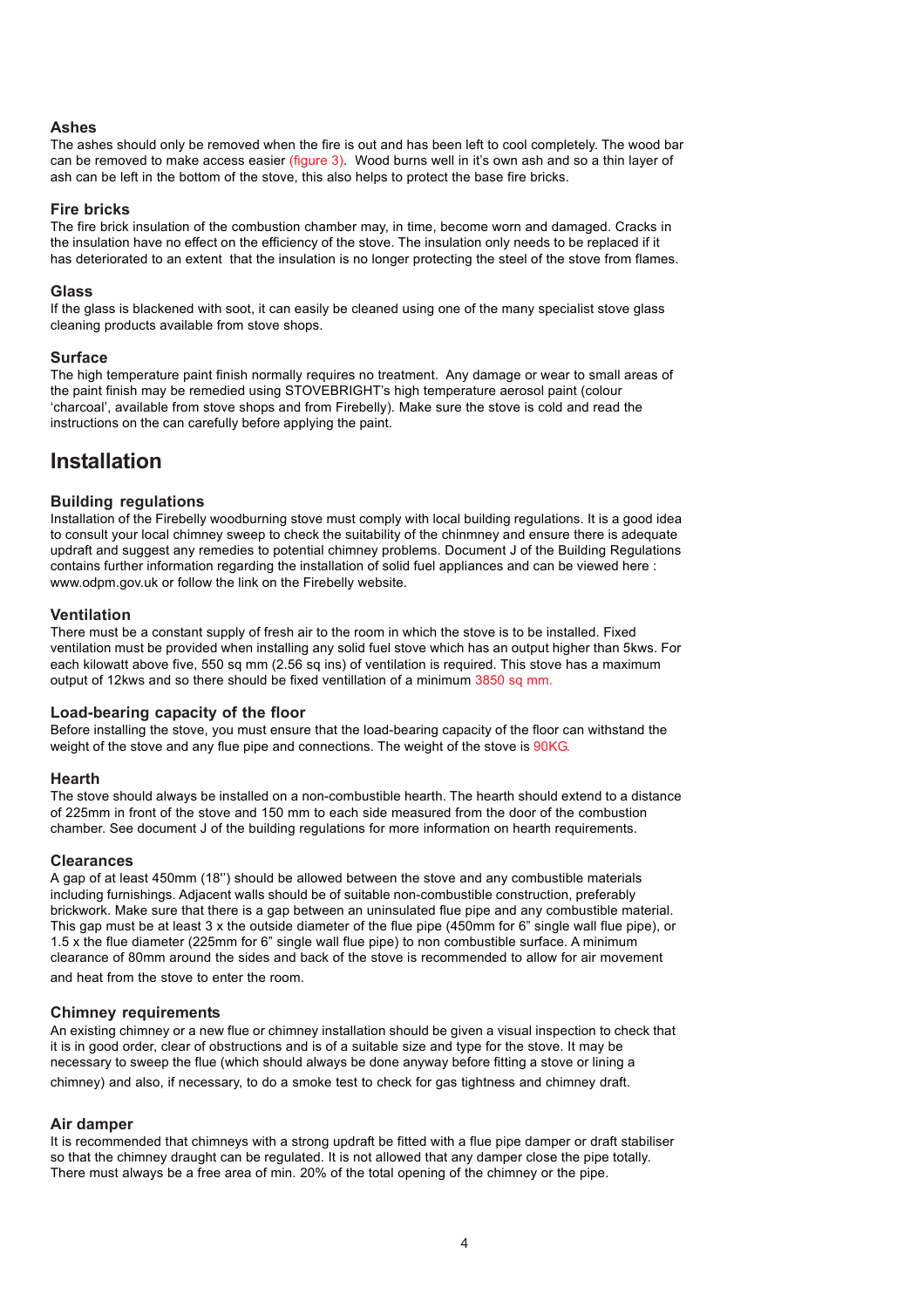## **Flue connection**

The stoves has both rear and top flue connection for 6" (150mm) single wall steel flue pipe. Figure 4 shows the flue connection options. Seal the flue connections with fire cement or a high temperature rope seal. The flue blanking plug should be positioned over which ever outlet is not being used. Figure 5 shows a typical installation for which you would need:

- **• A register plate**. This is the plate used to seal off the throat of the fireplace and has a hole for the flue pipe, access for sweeping and, if required, a bracket to support the flue pipe.
- **• The 6" flue pipe** needed to go from the stove to the register plate.

## **Operational problems**

### **Blackened glass**

- The wood is too damp. Only use wood stored for at least 12 months under cover and with a moisture level not exceeding 18% RH.
- Insufficient intake of air from the top air control. Open the top air control further. The air shield system is more efficient the more air is allowed to run over the glass panel.
- The stove is run at too low a temperature.

### **Smoke in the room when opening door**

- Try moving the baffle towards the front of the stove (figure 1) so that the flue gasses exit at the rear of the stove.
- Never open the door when there are high flames on the wood.
- Poor chimney performance consult chimney sweep.
- Check the position of any fitted flue damper or stabiliser and make sure it is in the open position.

## **Uncontrollable combustion**

- Damaged door seal. Fit new seal.
- If there is an excessive chimney draft fit a draft stabiliser in the flue pipe consult a chimney sweep.







Figure 4 1. top outlet 2. rear outlet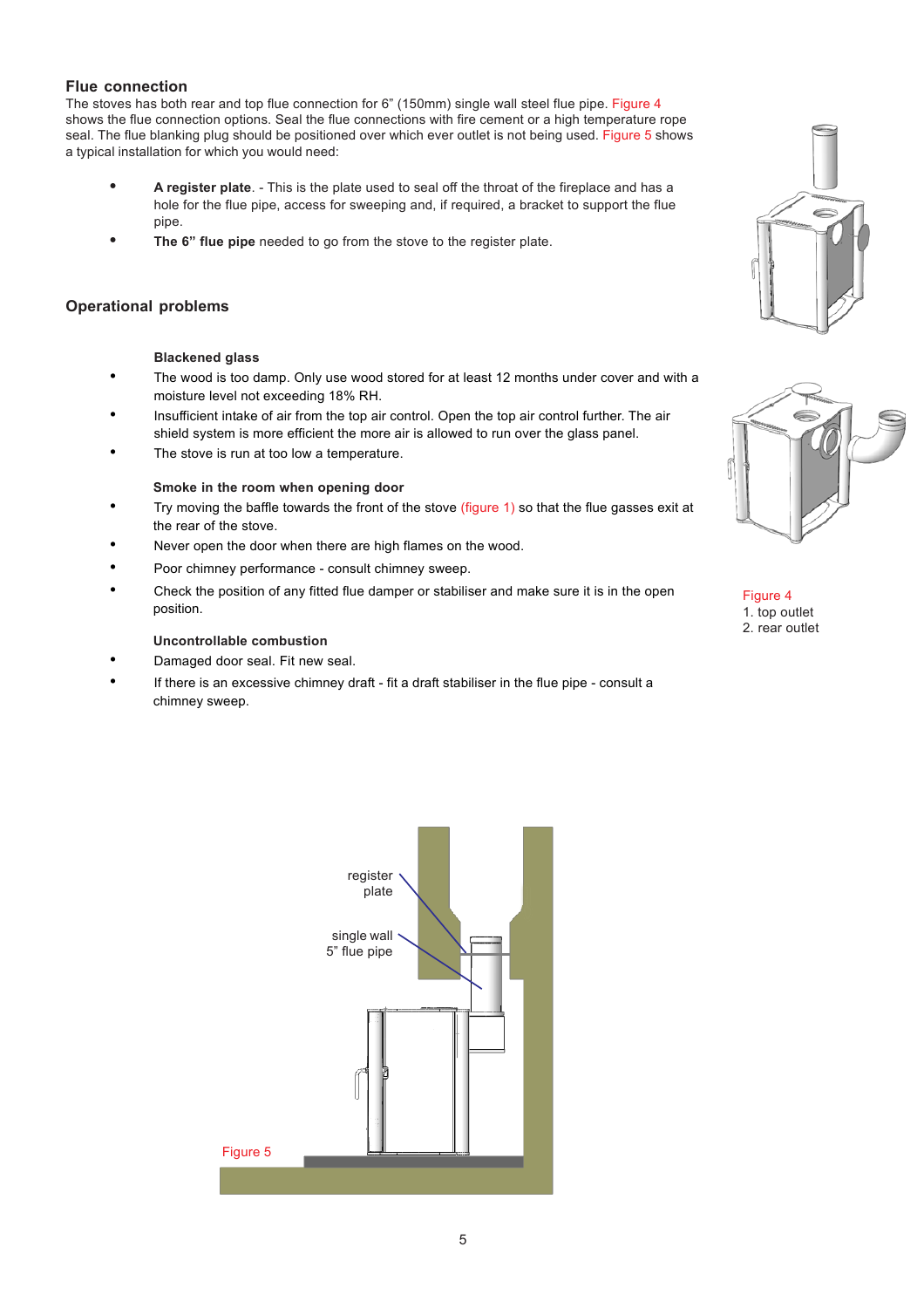## **Multifuel Kit**

**The stove can be fitted with a multifuel kit to enable solid mineral fuels (such as smokless briquettes) to be burnt. The multifuel kit should also be used if burning a mixture of mineral fuels and wood. If only wood is to be burnt then the best results will be obtained by lighting the fire directly on the base fire bricks without the need for the multifuel kit.**

**Proceedure for fitting the multifuel kit:**

- Remove the wood bar and the three base firebricks
- Remove the wood bar support
- Position the grate bar support in the base of the stove
- Centralize the grate bar support in the stove and position the eight grate bars
- Slot the wood bar into position and slide the ashpan underneath the stove
- Keep the three base fire bricks and wood bar support in a safe place

The multifuel kit can be fitted or removed as required.



1. Stove shown in woodburning mode. Lift out woodbar and remove base bricks.



2. Drop in the grate bar support.





3. Add grate bars and ashpan. 4. Add wood bar.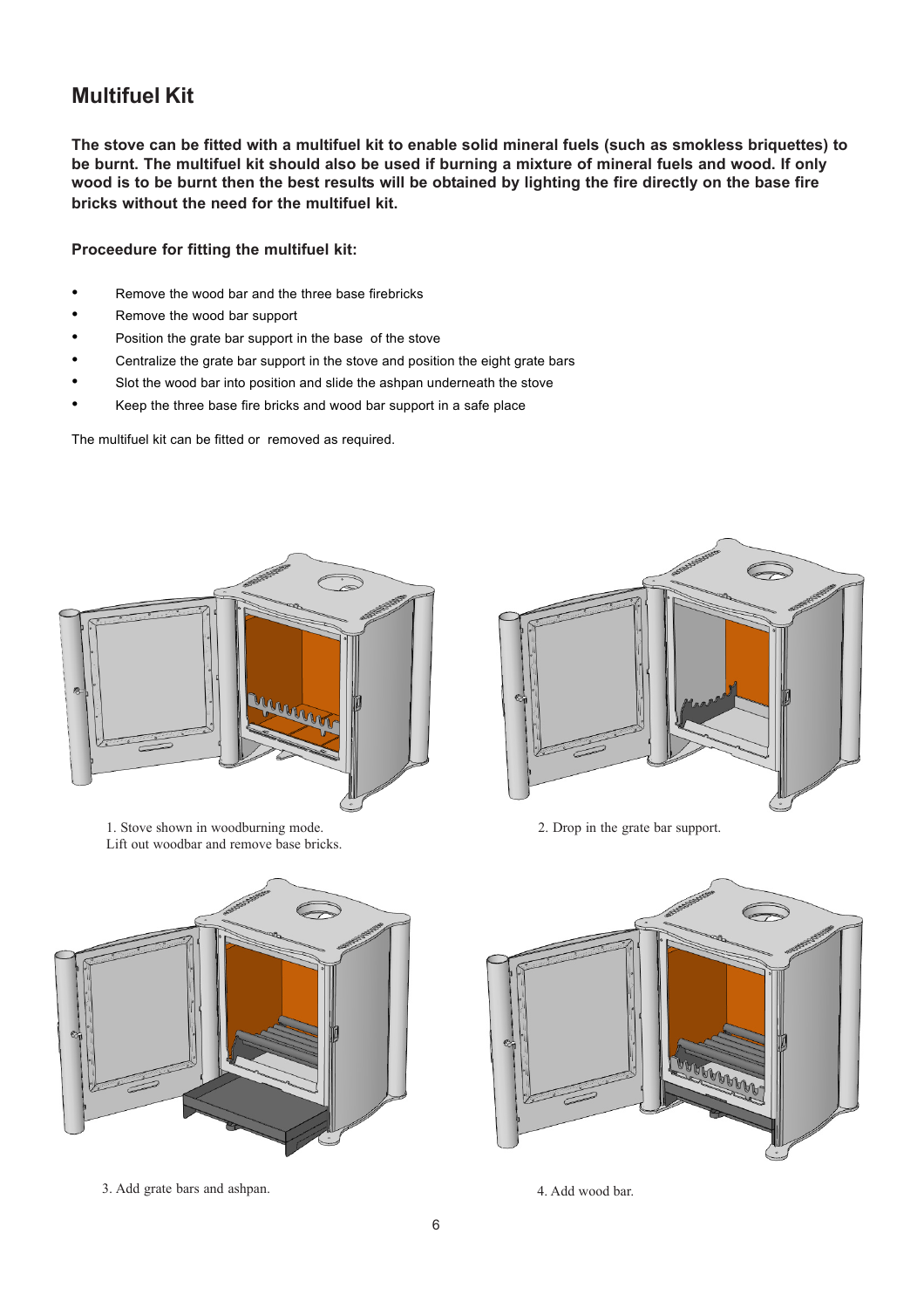| Common Name    | Botanical Name      | Comments                                                                                                                                                                                                                                                                                                                                                                                                                                                                                    | Grade        |
|----------------|---------------------|---------------------------------------------------------------------------------------------------------------------------------------------------------------------------------------------------------------------------------------------------------------------------------------------------------------------------------------------------------------------------------------------------------------------------------------------------------------------------------------------|--------------|
| Alder          | Alnus               | A low quality firewood                                                                                                                                                                                                                                                                                                                                                                                                                                                                      | Grade: 1     |
| Apple          | Malus               | Needs to be seasoned well. Burns well with a pleasant smell<br>and without sparking/spitting.                                                                                                                                                                                                                                                                                                                                                                                               | Grade: 3     |
|                |                     | low water content (approx. 50%) and can be split very easily                                                                                                                                                                                                                                                                                                                                                                                                                                |              |
| Ash            | Fraxinus            | with an axe. It can be burned green but like all wood is best                                                                                                                                                                                                                                                                                                                                                                                                                               | Grade: 4     |
| Beech          | Fagus               | Beech has a high water content (approx. 90%) so only burns<br>well when seasoned well. Not as good as Oak.<br>Birch is an excellent firewood and will burn unseasoned.                                                                                                                                                                                                                                                                                                                      | Grade: 3     |
| <b>Birch</b>   | Betula              | However, it does burn very fast so is best mixed with slower                                                                                                                                                                                                                                                                                                                                                                                                                                | Grade: 3-4   |
| Cedar          | Cedrus              | off a good, lasting heat. Doesn't spit too much and small<br>pieces can be burned unseasoned                                                                                                                                                                                                                                                                                                                                                                                                | Grade: 2     |
| Cherry         | Prunus              | Needs to be seasoned well. Burns well with a pleasant smell<br>and without spitting.                                                                                                                                                                                                                                                                                                                                                                                                        | Grade: $2-3$ |
| Elm            | Ulmus               | A good firewood but due to its high water content of<br>approximately 140% (more water than wood!) it must be<br>seasoned very well. It may need assistance from another<br>faster burning wood such as Birch to keep it burning well.<br>However it gives off a good, lasting heat and burns very<br>slowly. Dutch Elm Disease is producing a constant & plentiful<br>supply of small dead hedgerow Elm trees of a small diameter.<br>Larger pieces of wood will prove difficult to split. | Grade: $2-3$ |
| Eucalyptus     | Eucalyptus          | Allow to season well since the wood is very wet (sappy) when<br>fresh. Can be difficult to split due to stringy wood fibre. Best<br>method is to slice into rings and allow to season during the<br>summer, the rings will start to split themselves. Burns fast with<br>a pleasant smell and without spitting.                                                                                                                                                                             | Grade: $2-3$ |
| Hawthorn       | Crataegus           | Good firewood. Burns well                                                                                                                                                                                                                                                                                                                                                                                                                                                                   | Grade: 3-4   |
| Hazel          | Corylus             | Excellent firewood. Allow to season. Burns fast but without<br>spitting                                                                                                                                                                                                                                                                                                                                                                                                                     | Grade: 4     |
|                |                     |                                                                                                                                                                                                                                                                                                                                                                                                                                                                                             |              |
| Holly          | Ilex                | Can be burnt green. A good firewood                                                                                                                                                                                                                                                                                                                                                                                                                                                         | Grade: 3     |
| Hornbeam       | Carpinus            | Good firewood. Burns well                                                                                                                                                                                                                                                                                                                                                                                                                                                                   | Grade: 3     |
| Horse Chestnut | Aesculus            | A low quality firewood                                                                                                                                                                                                                                                                                                                                                                                                                                                                      | Grade: 2     |
| Larch          | Larix               | Needs to be seasoned well. Spits excessively while it burns and<br>forms an oily soot within chimney's.                                                                                                                                                                                                                                                                                                                                                                                     | Grade: 1     |
| Lime           | Tilia               | A low quality firewood                                                                                                                                                                                                                                                                                                                                                                                                                                                                      | Grade: 2     |
| Oak            | Quercus             | One of the best firewood's. When seasoned well, it gives off a<br>good, lasting heat. Burns reasonably slowly.                                                                                                                                                                                                                                                                                                                                                                              | Grade: 4     |
|                |                     |                                                                                                                                                                                                                                                                                                                                                                                                                                                                                             |              |
| Pear           | Pyrus               | Needs to be seasoned well. Burns well with a pleasant smell<br>and without spitting.                                                                                                                                                                                                                                                                                                                                                                                                        | Grade: 3     |
| Pine           | Pinus               | Needs to be seasoned well. Spits while it burns and forms an<br>oily soot within chimney's.                                                                                                                                                                                                                                                                                                                                                                                                 | Grade: 1     |
| Plane          | Platanus            | A usable firewood                                                                                                                                                                                                                                                                                                                                                                                                                                                                           | Grade: 3     |
| Poplar         | Populus             | Considered a poorer firewood (see comments below)                                                                                                                                                                                                                                                                                                                                                                                                                                           | Grade: 1     |
| Rowan          | porpus<br>aucuparia | Good firewood. Burns well                                                                                                                                                                                                                                                                                                                                                                                                                                                                   | Grade: 3     |
| Spruce         | Picea               | A low quality firewood                                                                                                                                                                                                                                                                                                                                                                                                                                                                      | Grade: 2     |